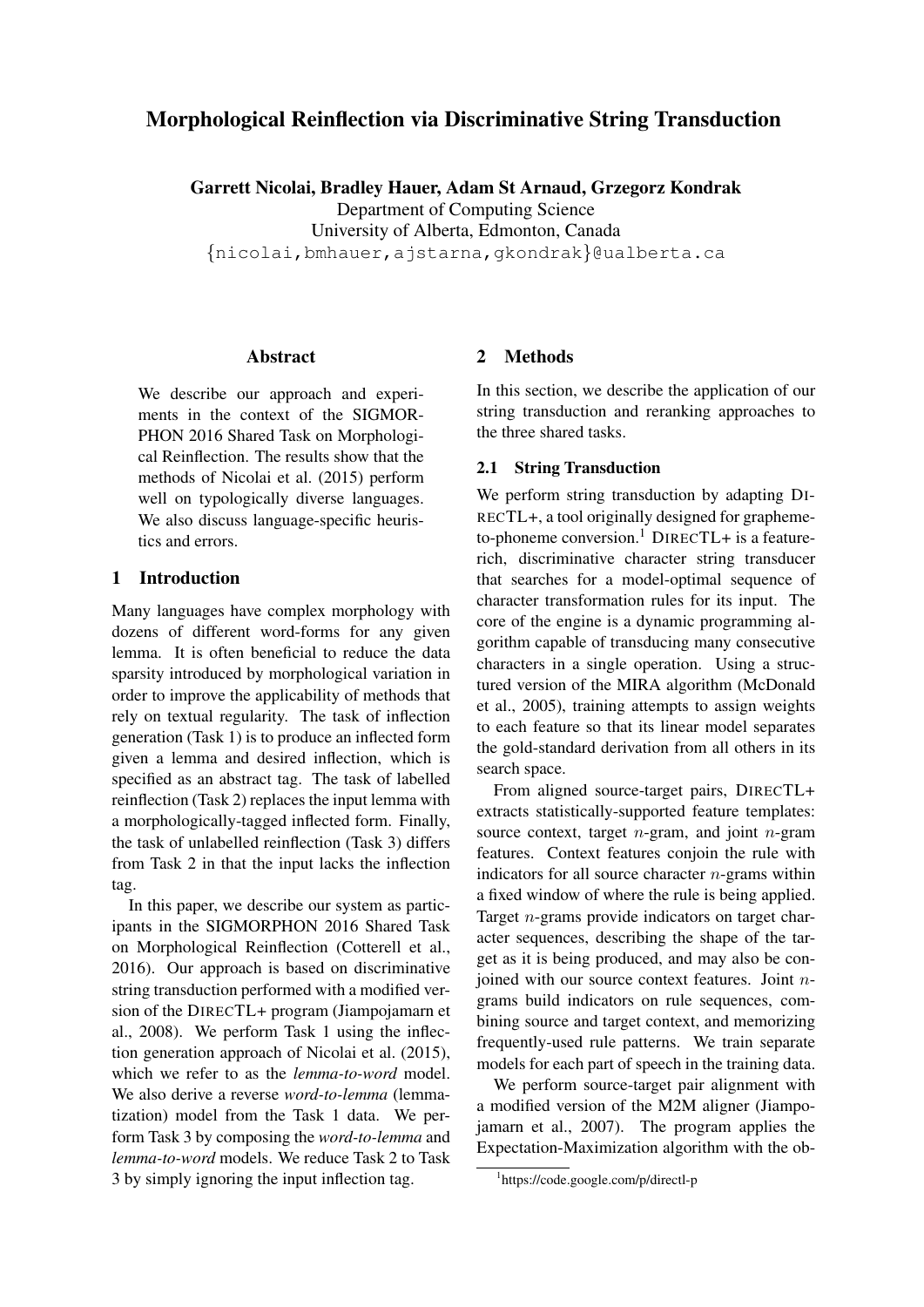jective to maximize the joint likelihood of its aligned source and target pairs. In order to encourage alignments between identical characters, we modify the aligner to generalize all identity transformations into a single match operation.

### 2.2 Task 1: Inflection

For Task 1, we derive a *lemma-to-word* model, which transforms the lemma along with an inflection tag into the inflected form. Our method models affixation with atomic morphological tags. For example, the training instance corresponding to the past participle *dado* of the Spanish verb *dar* "to give" consists of the source dar+PP and the target dado. The unsupervised M2M aligner matches the +PP tag with the do suffix on the basis of their frequent co-occurrence in the training data. DIRECTL+ then learns that the PP tag should be transduced into do when the lemma ends in ar. Similarly, prefixes are represented by a tag before the lemma. The transducer can also memorize stem changes that occur within the context of a tag. For example, the training pair  $PP+simple+PP \rightarrow qesungen can inform the$ transduction  $PP+ringen+PP \rightarrow gerungen$  at test time.

# 2.3 Task 2: Labeled Reinflection

Task 2 is to generate a target inflected form, given another inflected form and its tag. Since our current approach is not able to take advantage of the tag information, we disregard this part of the input, effectively reducing Task 2 to Task 3.

### 2.4 Task 3: Unlabeled Reinflection

In general, Task 3 appears to be harder than Tasks 1 and 2 because it provides neither the lemma nor the inflection tag for the given wordform. In essence, our approach is to first *lemmatize* the source word, and then proceed as with Task 1 as described in Section 2.2. We compose the *lemma-to-word* model from Task 1 with a *word-to-lemma* model, which is derived from the same data, but with the source and target sides swapped. The *word-to-lemma* model transforms the inflected word-forms into sequences of lemmas and tags; e.g. dado  $\rightarrow$  dar+PP.

The only difference between the two models involves empty affixes (e.g. the plural of *fish* in English). The *lemma-to-word* model can simply delete the tag on the source side, but the *word-tolemma* model would need to insert it on the target side. In order to avoid the problem of unbounded insertions, we place a dummy *null* character at the boundaries of the word, effectively turning insertion into substitution.

Lemmatization is not the only method of inflection simplification; we experimented with three alternative approaches (Nicolai and Kondrak, 2016):

- 1. *stem-based* approach, which is composed of the *word-to-stem* and *stem-to-word* models;
- 2. *stemma-based* approach, which instead pivots on stemmed lemmas;
- 3. *word-to-word* model, which directly transduces one inflected form into another.

However, as the *lemma-based* method obtained the best accuracy during development, we decided to use it for all following experiments.

# 2.5 Corpus Reranking

The shared task is divided into three tracks that vary in the amount of information allowed to train reinflection models. Track 1 ("Standard") allows the training data from the corresponding or lowernumbered tasks. We did not participate in Track 2 ("Restricted") because it was formulated after the release of the training data. For Track 3 ("Bonus"), the shared task organizers provided unannotated text corpora for each language.

Our Track 3 approach is to rerank the  $n$ -best list of predictions generated by DIRECTL+ for each test word-form using the method of Joachims (2002). For each language, we take the first one million lines from the corresponding Wikipedia dump as our corpus, removing the XML markup with the html2text utility. Our reranker contains three features:

- 1. normalized score of the prediction generated by DIRECTL+;
- 2. presence in the corpus;
- 3. normalized log likelihood of the prediction given a 4-gram character language model derived from the corpus.

# 3 Language-Specific Heuristics

Each language has its own unique properties that affect the accuracy of reinflection. While our approach is designed to be language-independent, we also investigated modifications for improving accuracy on individual languages.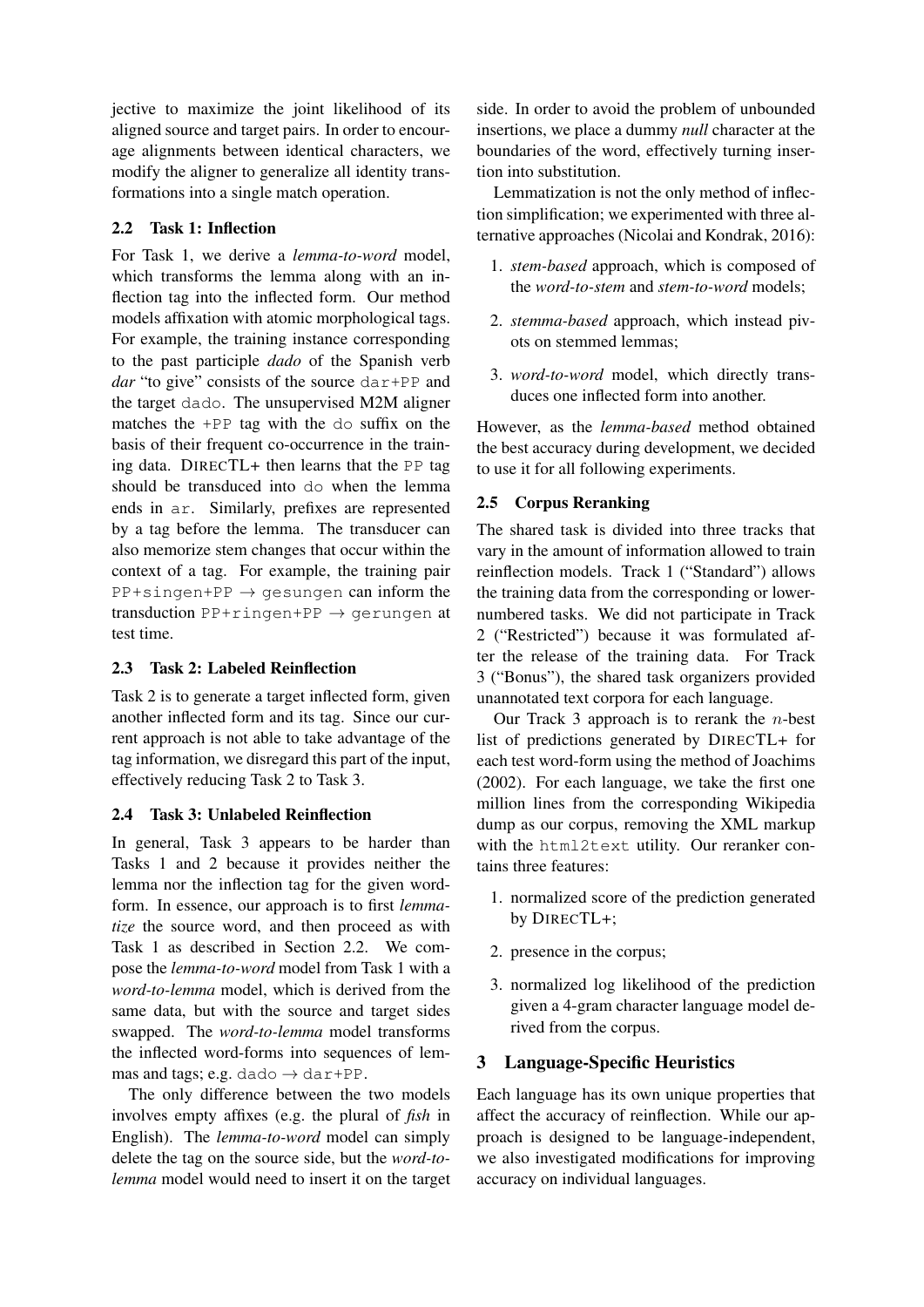#### 3.1 Spanish Stress Accents

In Spanish, vowels are marked to indicate irregular stress (e.g. *á* in *darás*). This introduces several additional characters that are phonetically related to their unaccented counterparts. In an attempt to generalize unstressed and stressed vowels, we represent each stressed vowel as a pair of an unaccented vowel and the stress mark. (e.g. darás becomes *dara's*). After inflecting the test word-forms, we reverse this process: any vowel followed immediately by a stress mark is replaced with the corresponding accented vowel; stress marks not following a vowel are deleted.

### 3.2 Vowel Harmony

In agglutinative languages such as Finnish, Turkish, and Hungarian, vowels in stems and suffixes often share certain features such as *height*, *backness*, or *rounding*. We augment DIRECTL+ with features that correspond to vowel harmony violations. Since our development experiments demonstrated a substantial (13%) error reduction only for Turkish verbs, the vowel harmony features were restricted to that subset of the data.

### 3.3 Georgian Preverbs

Georgian verbs may include *preverb* morphemes, which act more like a derivational affix than an inflectional one. These preverbs primarily distinguish present and future tenses, but can also convey directional meaning. We observed that the Georgian training data contained many preverbs *da* and *ga*, but only some of the instances included the preverb on the lemma. This forced the models to learn two separate sets of rules. Removing these preverbs from the training word-forms and lemmas led to an 8% error reduction on the development set.

### 3.4 Arabic Sun Letters

In Arabic, consonants are divided into two classes: *sun* letters (i.e. coronal consonants) and *moon* letters (all others). When the definite article *al-* is followed by a sun letter, the letter *lam* assimilates to the following letter. Thus, *al+shams* "the sun" is realized as *ash-shams*. We observed that almost half of the errors on the adjectives could be attributed to this phenomenon. We therefore enforce this type of assimilation with a post-processing script.

### 4 Experiments

Our transduction models are trained on the pairs of word-forms and their lemmas. The *wordto-lemma* models (Section 2.2), are trained on the Task 1 training dataset, which contains goldstandard lemmas. These models are then employed in Tasks 2 and 3 for lemmatizing the source word-forms. The *lemma-to-word* models (Section 2.4) are derived from the training data of all three tasks, observing the Track 1 stipulations (Section 2.5). For example, the *lemma-to-word* models employed in Task 2 are trained on a combination of the gold-standard lemmas from Task 1, as well as the lemmas generated by the *wordto-lemma* models from the source word-forms in Task 2. Our development experiments showed that this kind of self-training approach can improve the overall accuracy.<sup>2</sup>

### 4.1 Development Results

Selected development results are shown in Table 1. The Task 1 results are broken down by part-ofspeech. Because of an ambiguity in the initial shared task instructions, all development models were trained on a union of the data from all three tasks.

|           | T1   | T2   | T <sub>3</sub> | <b>VB</b> | <b>NN</b> | IJ   |
|-----------|------|------|----------------|-----------|-----------|------|
| ES        | 98.0 | 96.3 | 96.3           | 96.0      | 95.9      | 100  |
| DE        | 94.4 | 92.2 | 92.2           | 90.5      | 88.6      | 97.7 |
| FI        | 90.0 | 88.4 | 88.4           | 92.1      | 89.7      | 63.9 |
| <b>RU</b> | 89.5 | 86.3 | 86.3           | 81.9      | 91.7      | 96.7 |
| <b>TR</b> | 78.6 | 74.9 | 74.9           | 78.8      | 78.5      | n/a  |
| KA        | 96.8 | 95.5 | 95.5           | 62.9      | 99.0      | 99.2 |
| <b>NV</b> | 91.3 | 90.0 | 90.0           | 88.5      | 99.1      | n/a  |
| AR        | 81.1 | 76.2 | 76.2           | 85.7      | 61.2      | 84.6 |

Table 1: Word accuracy on the development sets.

# 4.2 Test Results

Table 2 shows our test results. In most cases, these results are close to our development results. One exception is Navajo, where the test sets were significantly harder than the development sets. We also note drops in accuracy from Task 1 to Task 2 and 3 that were not evident in development, particularly for Arabic and Turkish. The drops can be attributed to the different training conditions

 $2B$  Because of time constraints, we made an exception for Maltese by training on the gold lemmas from Task 1 only.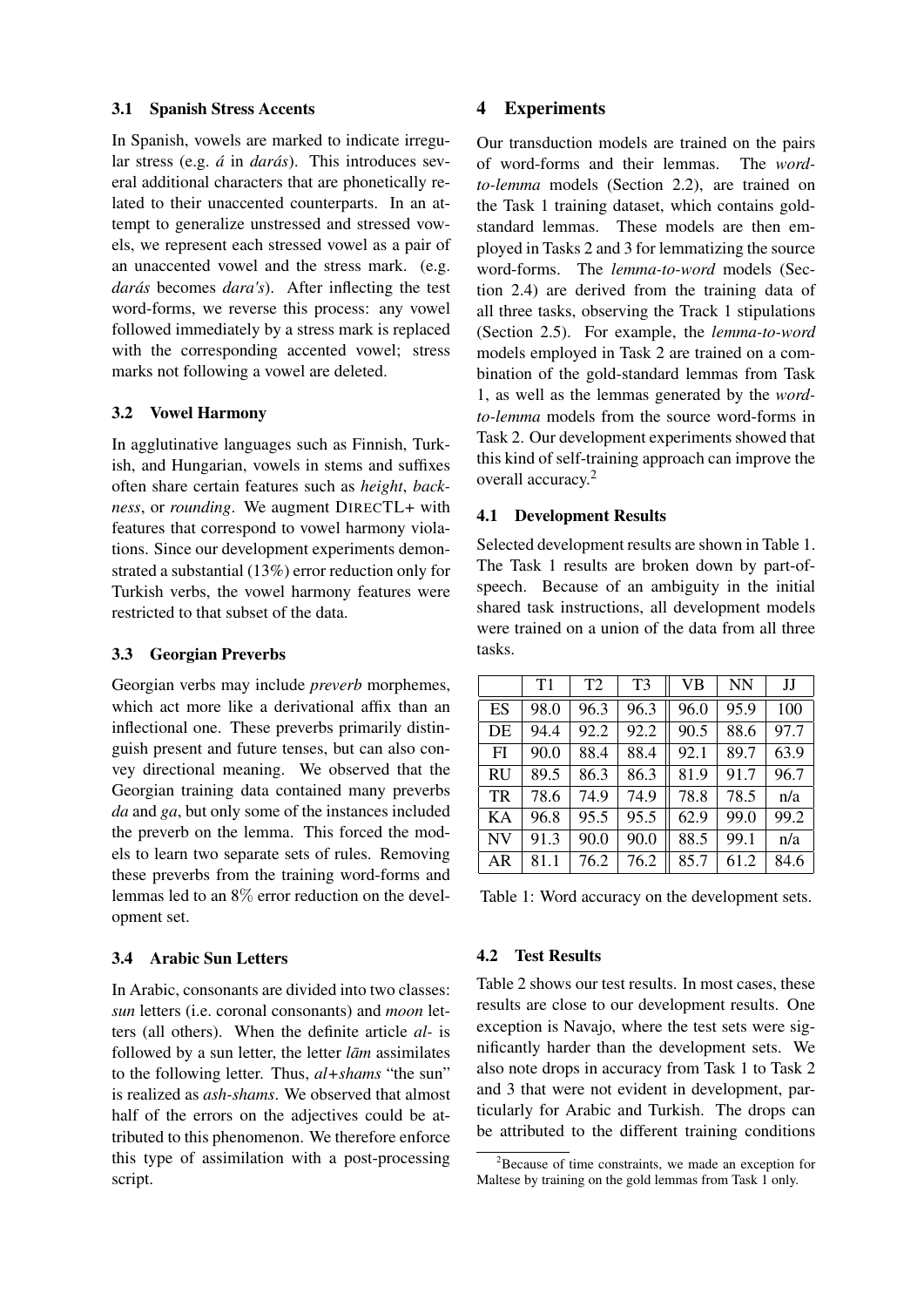|           | Task 1 |      | Task 2 |           | Task 3 |           |
|-----------|--------|------|--------|-----------|--------|-----------|
|           | SТ     | RR.  | SТ     | <b>RR</b> | ST     | <b>RR</b> |
| ES        | 97.8   | 98.0 | 96.2   | 96.4      | 96.5   | 96.6      |
| DE        | 94.1   | 93.8 | 91.1   | 91.6      | 91.1   | 91.6      |
| FI        | 88.5   | 88.7 | 85.6   | 85.7      | 85.8   | 85.9      |
| <b>RU</b> | 88.6   | 89.7 | 85.5   | 86.6      | 85.5   | 86.6      |
| TR        | 82.2   | 87.5 | 62.5   | 59.2      | 63.1   | 59.2      |
| KА        | 96.1   | 96.3 | 94.1   | 94.2      | 94.1   | 94.4      |
| <b>NV</b> | 60.3   | 60.3 | 50.4   | 50.8      | 48.8   | 49.1      |
| AR        | 82.1   | 53.1 | 71.8   | 44.1      | 72.2   | 58.5      |
| <b>HU</b> | 86.7   | 89.6 | 86.3   | 88.8      | 86.4   | 88.9      |
| MТ        | 42.0   | 42.5 | 37.5   | 37.8      | 37.5   | 37.8      |

Table 2: Word accuracy on the test sets.<sup>3</sup>

between development and testing. In Section 5, we describe language specific issues; Arabic and Turkish were particularly affected by less training data.

Table 2 also contains the results for the "Bonus" track (RR). The reranking yields an improvement in almost all cases. Arabic is a clear exception. The data provided for the task was presented in a transliterated Latin script, while the Wikipedia corpus was in the original Arabic text. While a transliterated version of the text was eventually provided, it was not a complete transliteration: certain vowels were omitted, as they are difficult to recover from standard Arabic. This affected our reranker because it depends on correct forms in the corpus and a character language model.

### 5 Error Analysis

In this section, we discuss a few types of errors that we observed on the development sets for each language.

Spanish The highest overall accuracy among the tested languages confirms its reputation of morphological regularity. A handful of verb errors are related to the interplay between orthography and phonology. Our models appear to have difficulty generalizing the rigid rules governing the representation of the phonemes  $[k]$  and  $[0]$  by the letters q, c and z. For example, the form *crucen*, pronounced [kru $\theta$ en], is incorrectly predicted with z instead of c, even though the bigram *ze* is never observed in Spanish. This demonstrates that the character language model feature of the reranker is not able to completely prevent orthographicallyinvalid predictions.

German Nouns and verbs fall into several different inflectional classes that are difficult to predict from the orthography alone. For example, the plural of *Schnurrbart*, "moustache", is *Schnurrbärte*. Our system incorrectly misses the umlaut, applying the pluralization pattern of the training form *Wart*, "attendant", which is indeed pluralized without the umlaut.

Finnish A phenomenon known as consonant gradation alternates variants of consonants depending on their context. Given the amount of the training data, our method is unable to learn all of the appropriate gradation contexts.

Russian The results indicate that verbs are substantially more challenging than nouns and adjectives. Most of the errors involve vowel changes. The reranker reduces the error rate by about 10% on Task 1. In particular, it filters out certain predictions that appear to violate phonotactic constraints, and reduces the number of errors related to lexically-conditioned prefixes in the perfective forms.

Turkish Occasionally, the forms in crowdsourced data are incorrect, which can lead to spurious transduction rules both during lemmatization and inflection. For example, the form *cikaracağım* of the verb *çıkarmak* "to subtract" is erroneously associated in the training data with the lemma *toplamak* "to add", which causes the *word-tolemma* model to learn a spurious  $c_1 \rightarrow c_0$  rule. At test time, this leads to incorrect lemma predictions, which in turn propagate to multiple inflected forms.

Georgian The highly unpredictable preverbs (Section 3.3) were the cause of a large number of errors on verbs. On the other hand, our system did very well on nouns and adjectives, second only to Spanish.

Arabic Errors were mainly constrained to irregular forms, such as the nominal *broken plurals*. Unlike *sound plurals* that inflect via suffixation, broken plurals involve consonantal substitution. This is a difficult transduction to learn, given its low frequency in training. Another type of errors involves *weak roots*, which contain semi-vowels rather than full consonants.

 $3$ The results in italics were obtained after the shared task submission deadline.